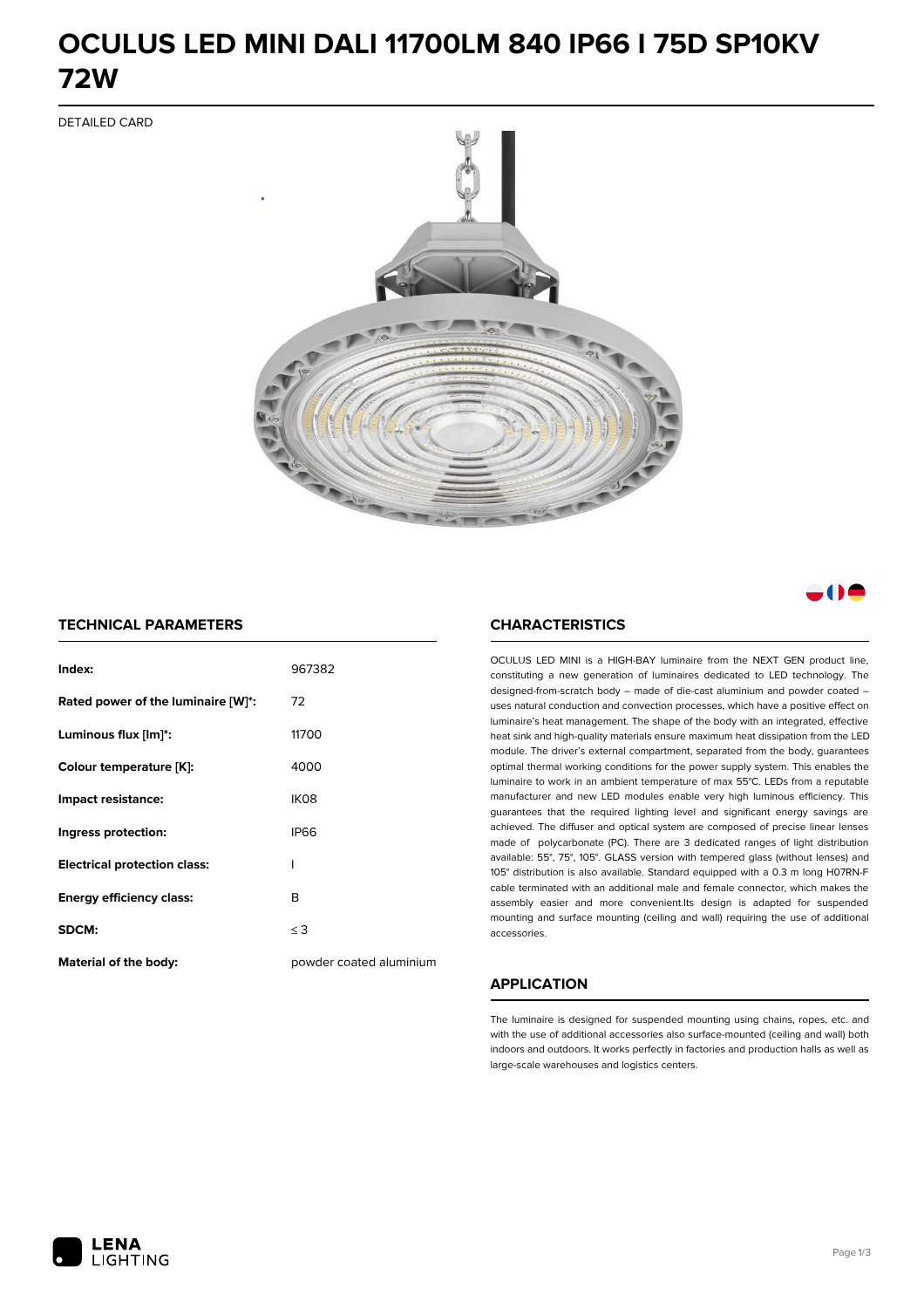# **OCULUS LED MINI DALI 11700LM 840 IP66 I 75D SP10KV 72W**

DETAILED CARD

#### **TECHNICAL PARAMETERS TABLE**

| Index:                              | 967382                  | Impact resistance:                | IK08                                                               |
|-------------------------------------|-------------------------|-----------------------------------|--------------------------------------------------------------------|
| Light source:                       | LED                     | Ingress protection:               | <b>IP66</b>                                                        |
| Nominal power [W]:                  | 72                      | <b>Mounting version:</b>          | surface, suspended                                                 |
| Rated power of the luminaire [W]:   | 72                      | Cable length [m]:                 | 0.30                                                               |
| Supply voltage [V]:                 | $220 - 240$             | Dimensions of single box [mm]:    | 140/350/350                                                        |
| Frequency [Hz]:                     | $50 - 60$               | Net weight of the luminaire [kg]: | 2.330                                                              |
| Luminous flux [lm]:                 | 11700                   | <b>Warranty [years]:</b>          | 5                                                                  |
| Luminous efficacy [lm/W]:           | 160                     | AC voltage range [V]:             | $198 - 264$                                                        |
| <b>Energy efficiency class:</b>     | B                       | DC voltage range [V]:             | $170 - 280$                                                        |
| <b>Electrical protection class:</b> |                         | <b>DIMM DALI:</b>                 | yes                                                                |
| Colour temperature [K]:             | 4000                    | LED lifespan L70B50 [h]:          | 107000                                                             |
| Colour rendering index:             | >80                     | LED lifespan L80B20 [h]:          | 65000                                                              |
| SDCM:                               | $\leq$ 3                | LED lifespan L90B10 [h]:          | 32000                                                              |
| Power factor:                       | 0.95                    | Working temperature [°C]:         | from $-25$ to $+55$                                                |
| Beam angle [°]:                     | 75                      | Category type:                    | high-bay and low-bay                                               |
| Surge protection [kV]:              | 10                      | Photobiological safety:           | Risk Group 1 (no photobiological<br>hazard under normal behavioral |
| <b>Diffuser material:</b>           | <b>PC</b>               |                                   | limitation)                                                        |
| Diffuser type:                      | transparent             | <b>ETIM class:</b>                | EC001716                                                           |
| Diffuser colour:                    | transparent             | The number of implement units:    | 1                                                                  |
| Material of the body:               | powder coated aluminium | <b>Warranty [years]:</b>          | 5                                                                  |
| Colour of the body:                 | grey                    | <b>CE</b> certificate:            | 01/2021                                                            |
| Dimensions (H/W/T/S) [mm]:          | 107/320                 | <b>PZH</b> certificate:           | B-BK-60212-0481/21                                                 |
|                                     |                         | Manual:                           | <b>Download PDF</b>                                                |

# **LIGHT CURVES**